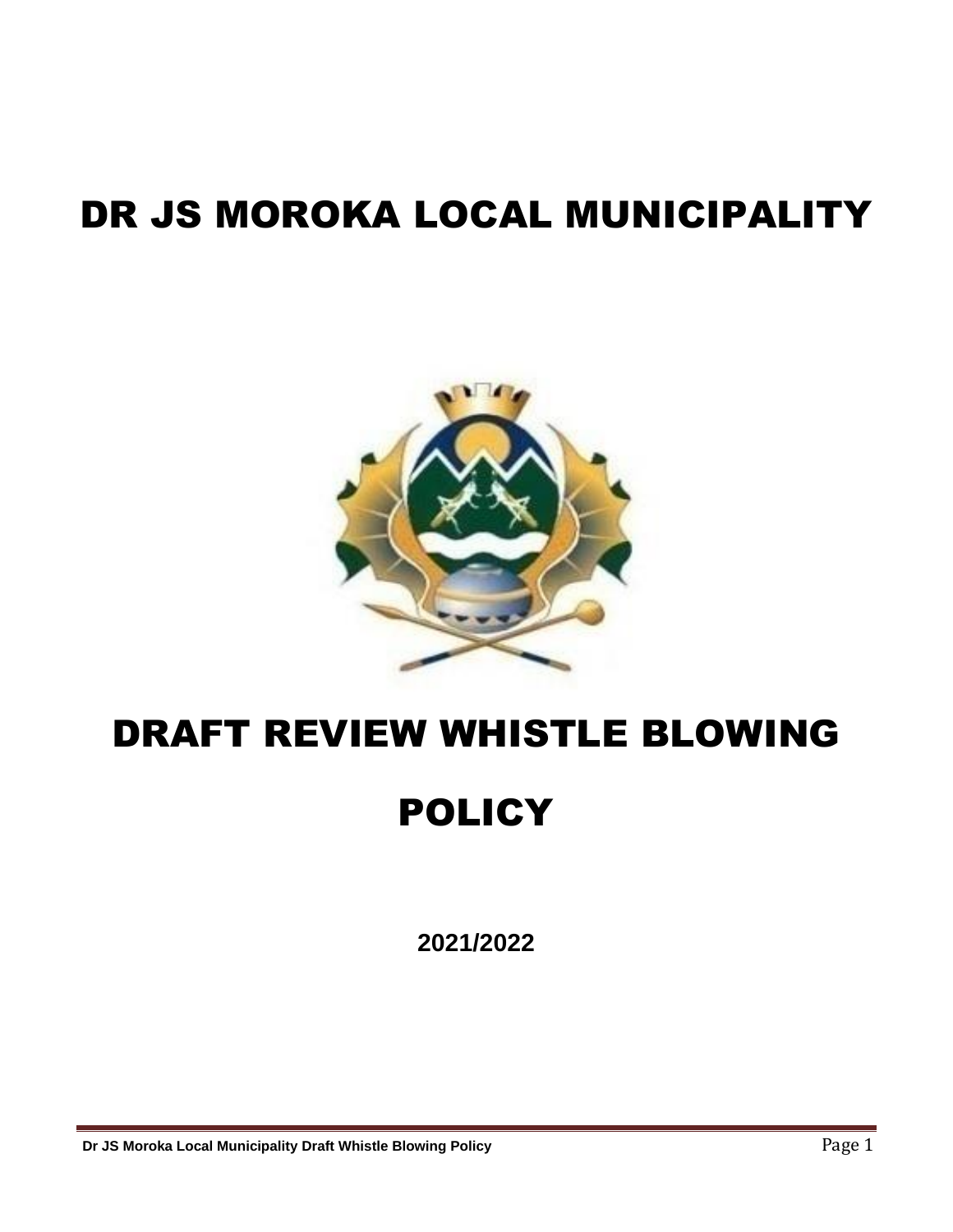### **TABLE OF CONTENTS**

| 3       |
|---------|
| 3       |
| 3       |
| 4       |
| $4 - 5$ |
| 5       |
| 6       |
| $6 - 7$ |
| $7 - 9$ |
| 9       |
| 9       |
|         |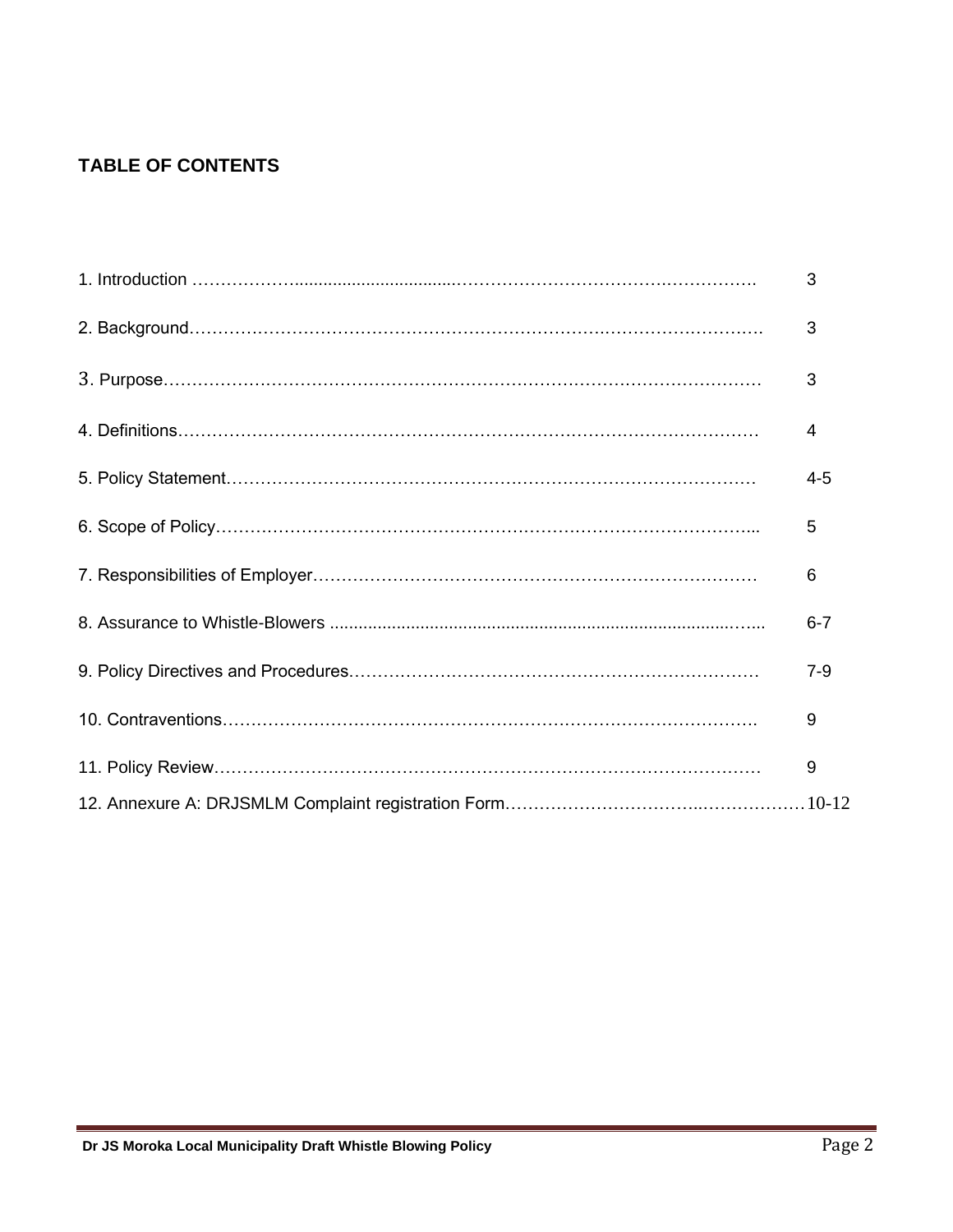#### **1. INTRODUCTION**

1.1Dr JS Moroka Local Municipality encourages culture of good governance and whistle blowing. The employees are often the first to realize when something has gone seriously wrong within the Council. However, they may not come out and express their concerns because they feel that doing so would be disloyal to their colleagues or to the Council. They may also hold back in fear of harassment or victimization. In these circumstances it may be easier to ignore the concern rather than report what may just be a suspicion of malpractice.

1.2 Whistle Blowing Policy makes it clear that you can do so without fear of victimization, subsequent discrimination or disadvantage. This policy is intended to encourage and enable employees and the public to raise serious concerns within Dr JS Moroka Local Municipality rather than overlooking a problem or 'blowing the whistle' outside.

#### **2. BACKGROUND**

2.1The Protected Disclosure Act, No26 of 2000, provides protection to employees for disclosures made without malice and in good faith, in defined circumstances.

In terms of the Protected Disclosure Act, No 26 of 2000 employees can blow the whistle on fraud and corruption in the working environment without fear of suffering an occupational detriment as defined by the Act. **.** 

#### **3. PURPOSE**

3.1 The purpose of this policy is:

3.1.1 To encourage whistle blowing around suspected impropriety within Dr JS Moroka Local **Municipality** 

3.1.2 To protect those who have blown the whistle against any form of occupational detriment; and

3.1.3 To provide for procedures in which an employee can disclose information regarding improprieties in the workplace.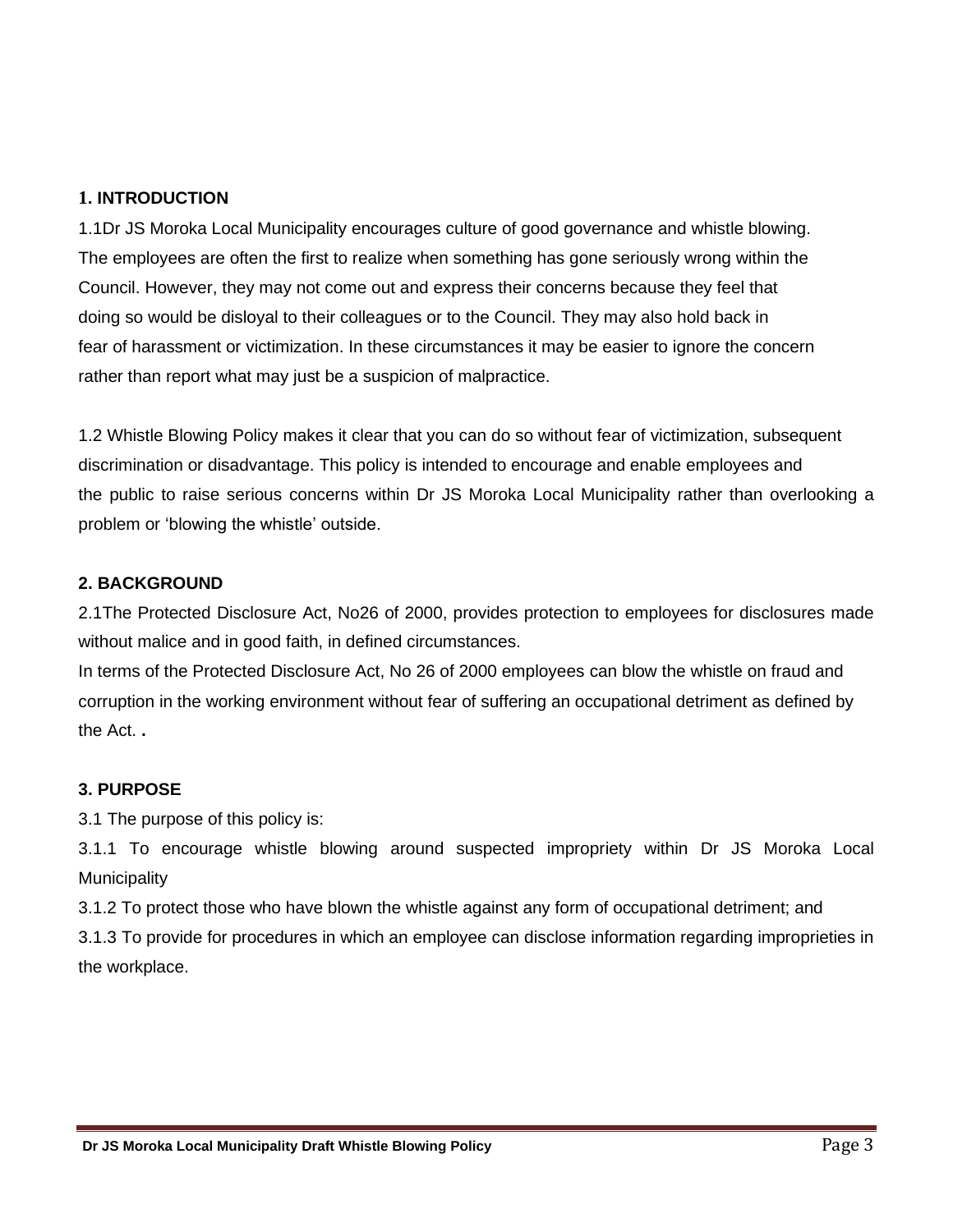#### **4. DEFINITIONS**

In this policy unless the context otherwise indicates: -

- **4.1 "Councillor "** means a member of municipal council
- **4.2 "Employee**" means any person-
- (a) Excluding an independent service provider, who works for Dr JS Moroka Local Municipality and who receive, any remuneration; and
- (b) Other who in any manner assists in carrying on or conducting the business of an employer
- **4.3 "Employer**" means -
- (a) Who employs or provides work for any other person who remunerates or expressly or tacitly undertakes to remunerate that other person; or
- (b) Who permits any person in any manner to assist in the carrying on or conducting of his, her or its business, including any person acting on behalf of or on the authority of such employer.

**4.4 "Protected disclosure**" or "**disclosure,"** means a disclosure made in terms of this policy or the Act;

**4.5 "The Act"** means the Protected Disclosure Act, 2000 (Act 26 of 2000);

**4.6"Whistle blower**" means a person who has made a disclosure in terms of this policy or the Act;

 **4.7"Whistle blowing**" means the process of disclosing information relating to some kind of malpractice or mistreatment which members of the staff may have come across during the course of their work and which they feel would put the interest of the Municipality at risk.

#### **5. POLICY STATEMENT**

5.1 Dr JS Moroka Local Municipality is committed to integrity and ethical behaviour by helping to foster and maintain an environment where employees, councilors and stakeholders can act appropriately, without fear of retaliation. To maintain these standards, Dr JS Moroka Local Municipality encourages its employees, councilors and stakeholders who have concerns about suspected serious misconduct or any breach or suspected breach of law or regulation that may adversely impact the municipality, to come forward and express these concerns without fear of punishment or unfair treatment.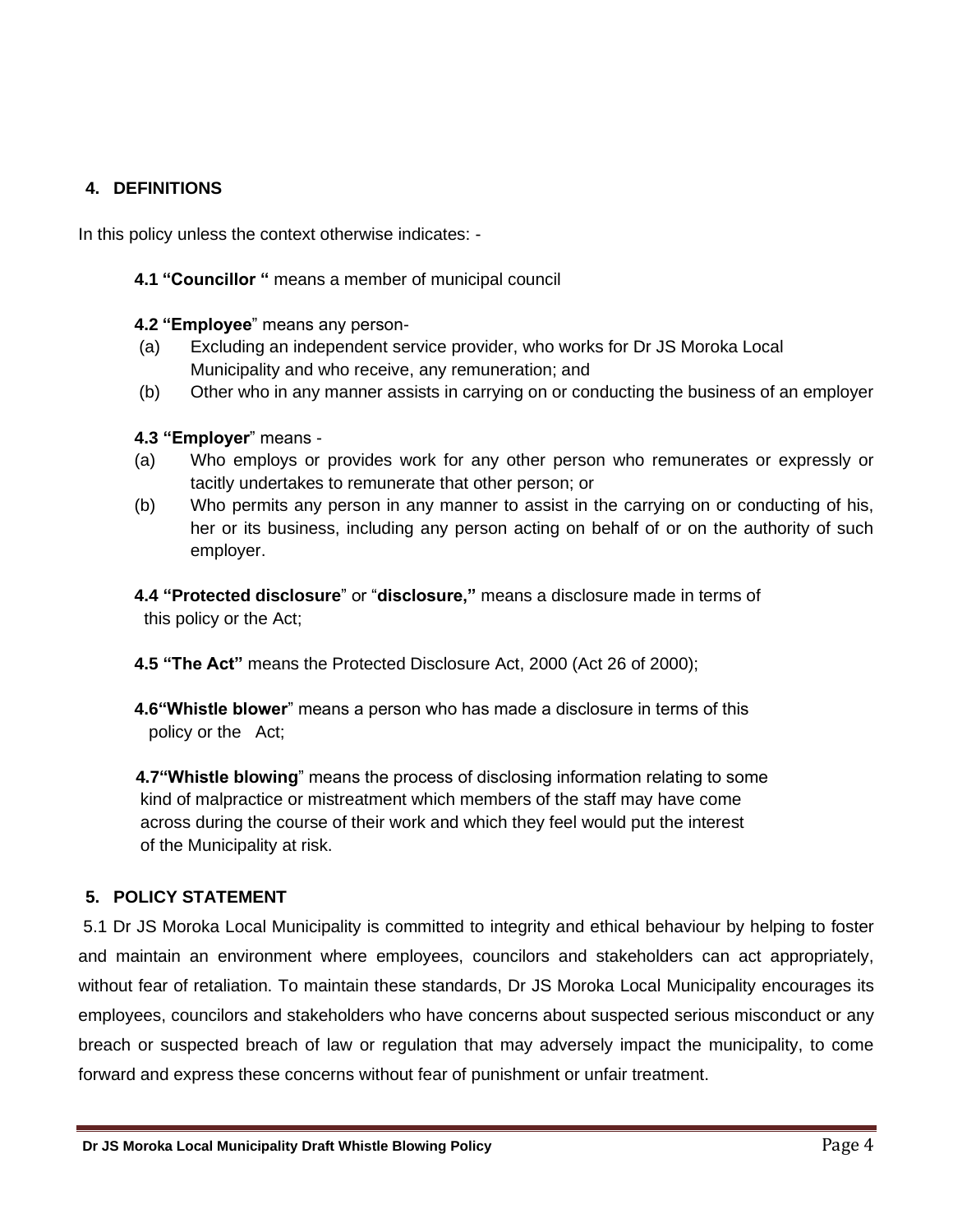5.2Dr JS Moroka Local Municipality conducts business based on the principles of fairness, honesty, openness, decency, integrity and respect. It is the policy of Dr JS Moroka Local Municipality to support and encourage its employees, councilors, the community and other stake-holders to report and disclose improper or illegal activities, and for the Municipality to fully investigate such reports and disclosures.

5.3 It is also the policy of Dr JS Moroka Local Municipality to address any complaints that allege acts or attempted acts of interference, reprisal, retaliation, threats, coercion or intimidation against employees who report, disclose or investigate improper or illegal activities (the "Whistleblowers") and to protect those who come forward to report such activities.

5.4Dr JS Moroka Local Municipality assures that all reports will be treated strictly confidentially and promptly investigated and that reports can be made anonymously, if desired.

5.5 Dr JS Moroka Local Municipality is committed to the fight against fraud and corruption whether the perpetrators are internal or external. The Whistle-blowing policy and procedures is part of the Municipality's commitment to working towards a culture of openness and transparency. It could be added that confidentiality will be maintained, and that nobody will be penalized for disclosing in good faith, information that might be in the Municipality's interest.

#### **6. SCOPE OF THE POLICY**

6.1 This policy applies to all employees, councilors and stakeholders of Dr JS Moroka Local Municipality.

6.2 The policy will not apply to personal grievances, which will be dealt with under existing procedures on grievance, discipline and misconduct. Details on these procedures are obtainable from Corporate Services Department.

6.3 The policy covers all genuine concerns raised including:

- i) conduct which is an offence or a breach of law;
- ii) disclosures related to miscarriages of justice;
- iii) health and safety risks, including risks to the public as well as other employees;
- iv) damage to the environment;
- v) the unauthorized use of public funds;
- vi) possible fraud and corruption;
- vii) other unethical conduct;

viii) serious failure to comply with appropriate professional standards;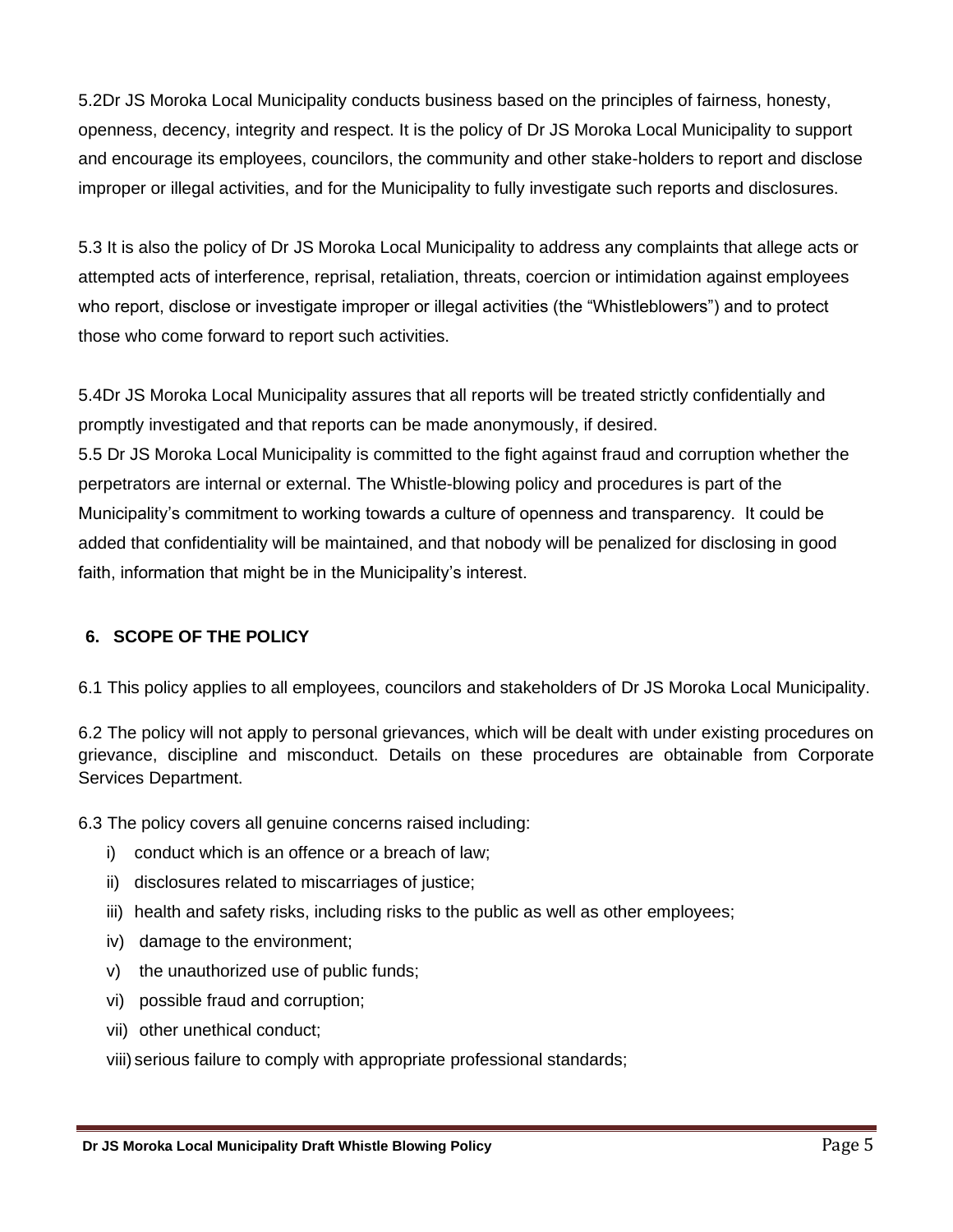- ix) abuse of power, or use of Company powers and authority for any unauthorized use or personal gain;
- x) deliberate breach of Council's policy.

#### **7. RESPONSILBILITY OF EMPLOYER**

7.1 Dr JS Moroka Local Municipality commits itself to encouraging a culture that promotes openness. This will be done by:

- i) Involving employees, listening to their concerns and encouraging the appropriate use of this policy/process on whistle-blowing promoted by the Municipality.
- ii) Educating/training/informing/explaining to employees what constitute fraud, corruption and malpractice and its effect on the Municipality.
- iii) Promoting awareness of standards of appropriate and accepted employee conduct and establishing common understanding of what is acceptable and what is unacceptable behaviour.
- iv) Promoting the fraud hotline to employees and the community.
- v) Encouraging unions to endorse and support this approach.
- vi) Having policy to combat fraud.
- vii) Annual reporting to Council on the number of fraud/corruption matters reported and the outcomes.

#### **8. ASSURANCE TO WHISTLE BLOWERS**

#### **8.1 Whistle blowers safety**

8.1.1 The Municipality is committed to the enforcement of this policy by ensuring that any member of staff or councillors who makes disclosure in the above mentioned circumstances will not be penalized or suffer any occupational detriment for doing so.

8.1.2 Occupational detriment as defined by Protected Disclosure Act includes being dismissed, suspended, demoted, transferred against your will, harassed or intimidated, refused a reference or being provided with an adverse reference, as a results of your disclosure.

8.1.3 If you raise a concern in good faith in terms of this policy, you will not be at risk of losing your job or suffering any form of retribution as a result.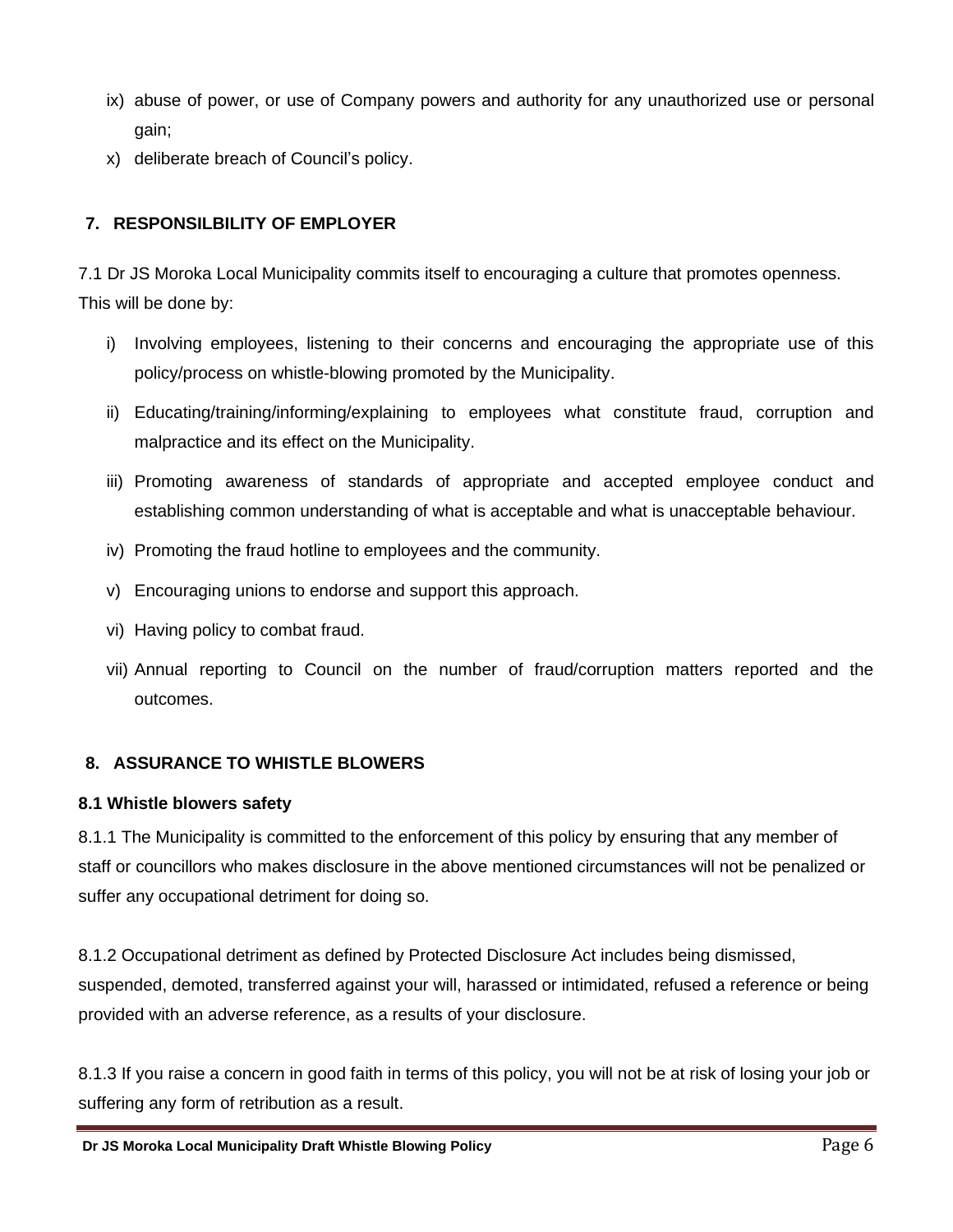8.1.4 This assurance is not extended to employees and councillors who maliciously raise matters they know to be untrue. A member of staff who does not act in good faith or who makes an allegation without having reasonable grounds for believing it to be substantially true, or who makes it maliciously, may be subjected to disciplinary proceedings.

#### **8.2 Whistle blowers confidence**

8.2.1 In the view of the protection offered to a member of staff raising a bona fide concern, it is encouraged that the individual puts his/her name to the disclosure. Dr JS Moroka Local Municipality will not tolerate the harassment or victimization of anyone raising a genuine concern.

8.2.2 However, it is permissible that you may nonetheless wish to raise a concern in confidence under this policy. If you ask us to protect your identity by keeping your confidence, we will not disclose it without your consent. However we do expect the same confidentiality regarding the matter from you.

#### **9. POLICY DIRECTIVES AND PROCEDURES**

#### **9.1 Who can raise a concern**

9.1.1 Any member of staff, councillor or community who has a reasonable belief that there is corruption or misconduct relating any of the protected matters specified in this policy may raise a concern under the procedure detailed in 9.3.

9.1.2 Concerns must be raised without malice, in good faith and not for personal gain and the individuals must reasonably believe that the information disclosed, and any allegations contained in it, are substantially true.

9.1.3 The issue raised may relate to a manager, another member of staff, a group of staff, the individual own section or different section of the Municipality. The perpetrator can be an outsider, an employee, a manager, a customer or an ex-employee.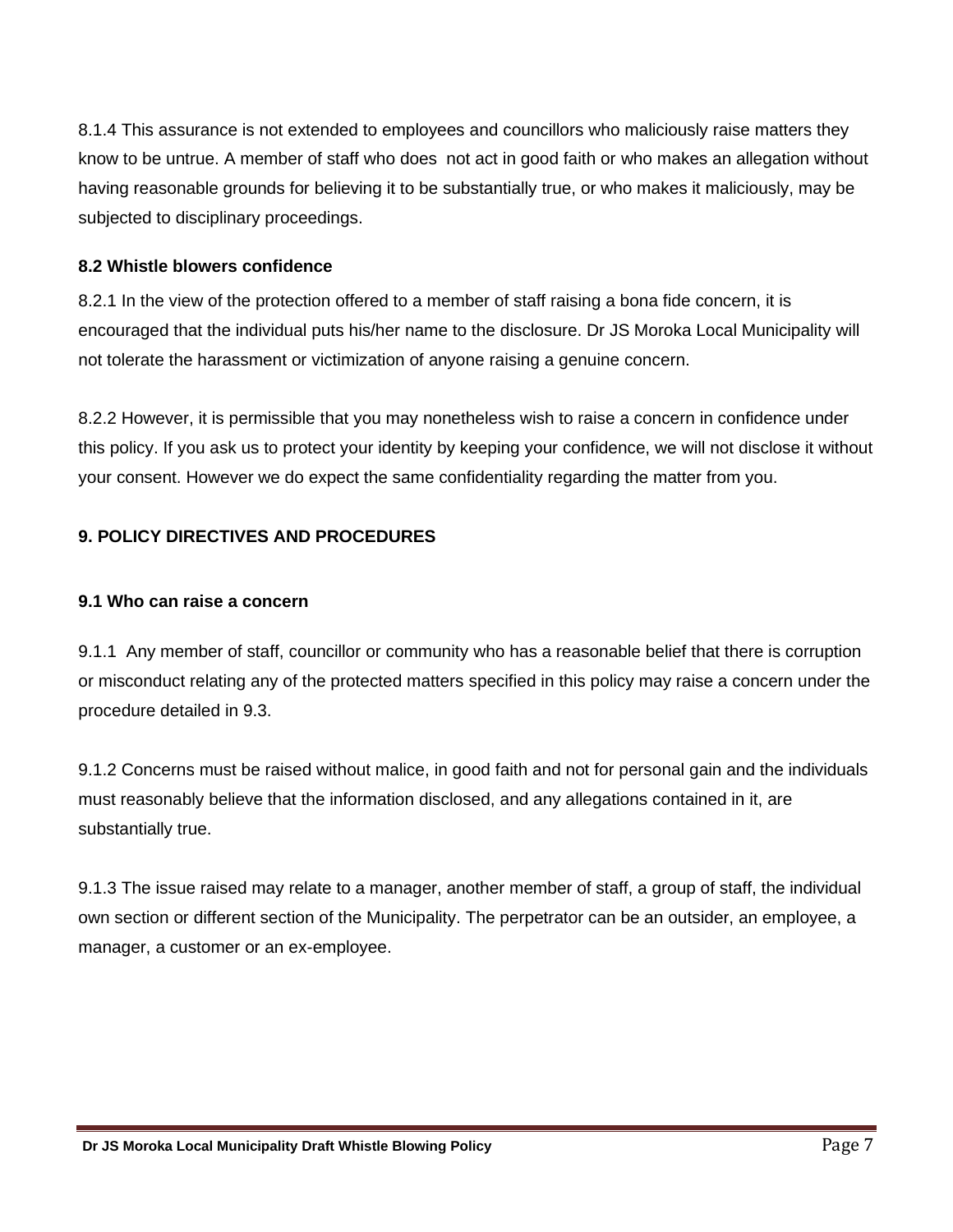#### **9.2 How to blow a whistle**

Members of staff, councilors or community should feel free to contact and raise their concerns with any of the following;

- 9.2.1 Office of the Municipal Manager
- 9.2.2 The Head of Department/Unit
- 9.2.3 The Public Protector.
- 9.2.4 Relevant Authority e.g SAPS
- 9.2.5 Corruption Watch
- 9.2.6 To the National Anti-Corruption hotline number at 0800 701 701
- 9.2.7 Toll free telephone number: 0800 014 816
- 9.2.8 Toll free fax number; 087 551 3230
- 9.2.9 Email address; ALERTUS@ALERT-US.CO.ZA
- 9.2.10 SMS number :SMS'ALERT,TEXT'TO 31022
- 9.2.11 A free post address: 25669 MONUMENT PARK,PRETORIS
- 9.2.12 A webbased address: WWW.ALERT-US.CO.ZA
- 9.2.13 WhatsApp: 068 083 1932

#### **9.3 How the matter will be handled**

- 9.3.1 A written allegation should set out the background and history of the concern (giving names, dates and places where possible) and the reason why the employee, councilor or member of community is particularly concerned about the situation. It is preferable for that employee, councilor or member of community to record this in writing him-/herself and can utilize the complaint form in Annexure A. However, where the person to whom the concerns are voiced writes these down, a copy will be sent to the employee's home address or via his/her representative to give him/her an opportunity to agree to this as a correct record. Although it is not expected of the whistle-blower to prove the truth of an allegation, he/ she will need to demonstrate to the person contacted that there are sufficient grounds for concern.
- 9.3.2 This may be done verbally or in writing. It must be stated whether he/she wishes to raise the matter in confidence so that they can make appropriate arrangements
- 9.3.3 The concerned will taken to the Sub- Committee for Whistle Blowers, which will comprise of Chairperson: Risk Management Committee, Assistant Manager: Legal Services (Internal) and two (2) Senior Managers.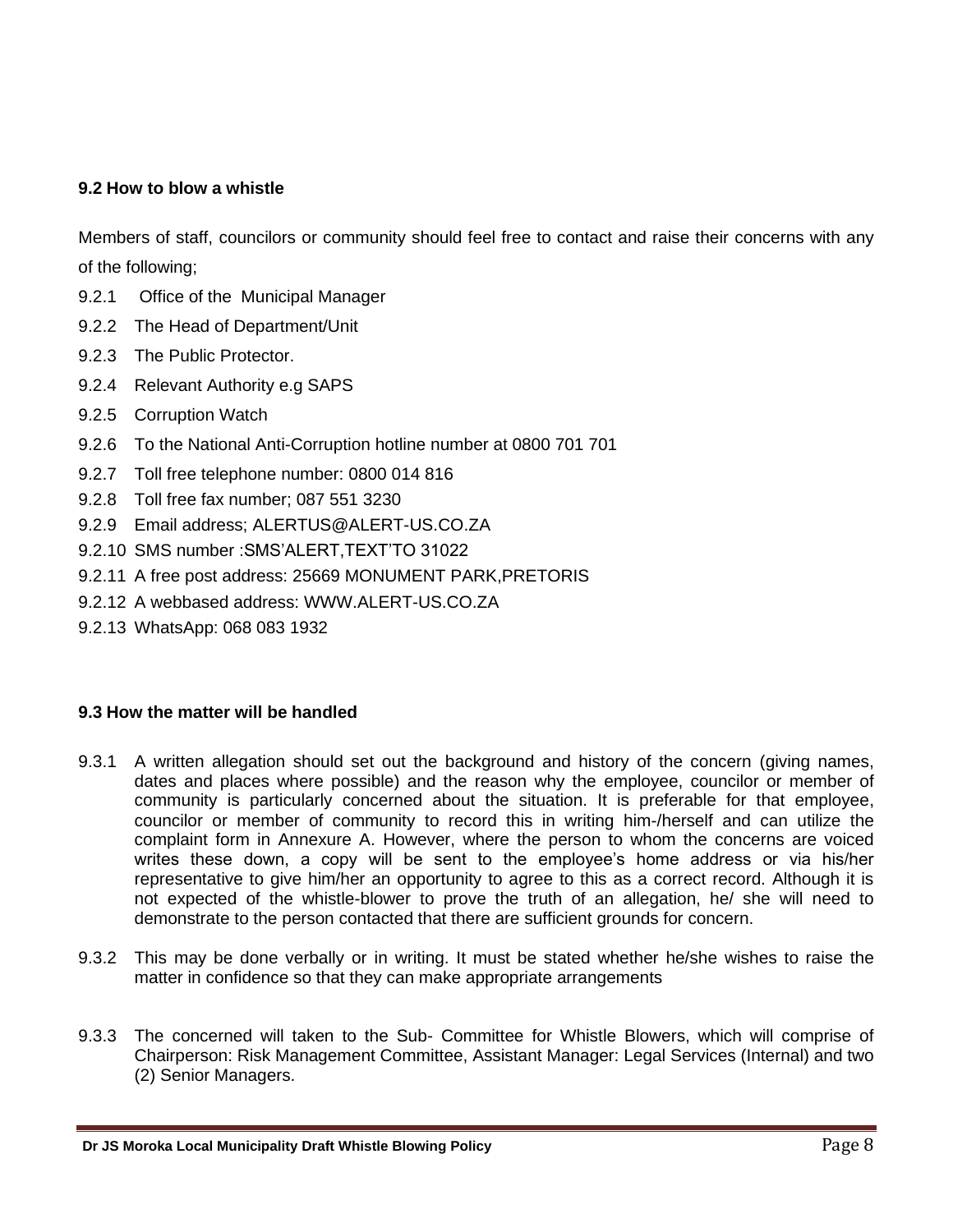- 9.3.4 Once a concern is raised, it will be assessed by Sub- Committee for Whistle Blowers to decide what action should be taken. This may involve an internal inquiry or a more formal investigation. The issue raised will be acknowledged within 7 working days.
- 9.3.5 If it is requested, an indication of how the matter will be dealt with and a likely time scale could be provided. If the decision is made not to investigate the matter, reasons will be given.
- 9.3.6 If the concern falls more properly within the Grievance Procedure, he/she will be informed accordingly.
- 9.3.7 Whistle-blowers will be given as much feedback as possible, full information may not always be given on the precise action taken where this could infringe a duty or confidence owed to someone else.

#### **9.4 Dissatisfaction with response**

9.4.1 If an employee, councilor or member of community is at any stage unhappy with the response, he/she can go to the other levels and bodies detailed in this policy. While it cannot be guaranteed that the response will in all instances be the way that he/she might wish, the Council is committed to handle the matter fairly and properly. By using this policy, employees will help to achieve this.

#### **10. CONTRAVENTIONS**

- 10.1 An employee who makes a disclosure in bad faith or who makes an allegation without having reasonable grounds for believing it to be true or who makes it maliciously or vexatiously may be subjected to disciplinary action.
- 10.2 Any person who subjects an employee in any form of occupational detriment on account or partly on account of having made a protected disclosure may be subjected to disciplinary action.
- 10.3 Any person who contravenes or fails to comply with any provision of this policy may be subjected to disciplinary action

#### **11 POLICY REVIEW**

This Policy shall be reviewed annually to review the implementation of the Policy.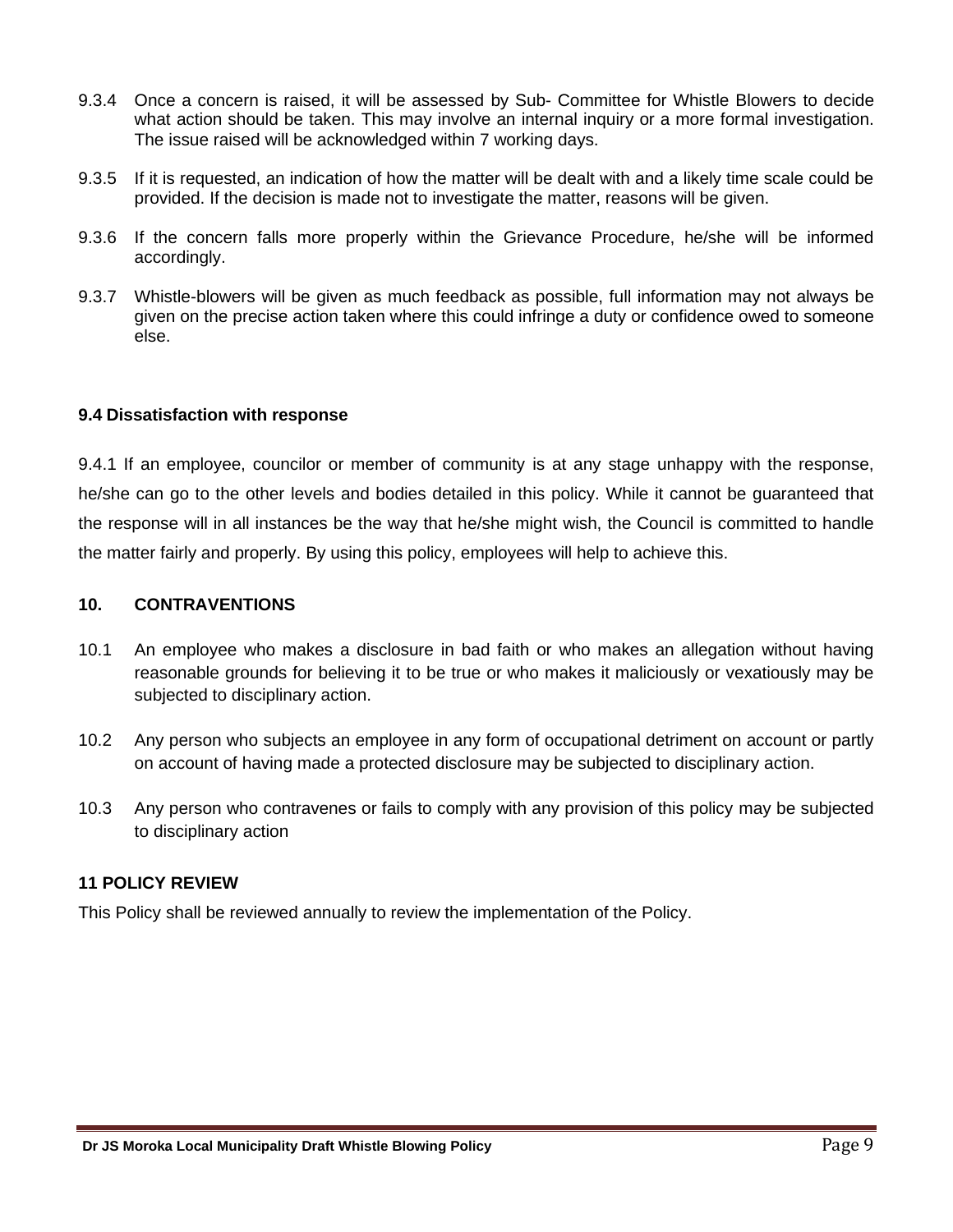#### **ANNEXURE A: DRJSMLM COMPLAINT REGISTRATION FORM**



### **DR JS MOROKA LOCAL MUNICIPALITY COMPLAINT REGISTRATION FORM**

| Date ------------------------------ |  |
|-------------------------------------|--|
|                                     |  |
|                                     |  |
|                                     |  |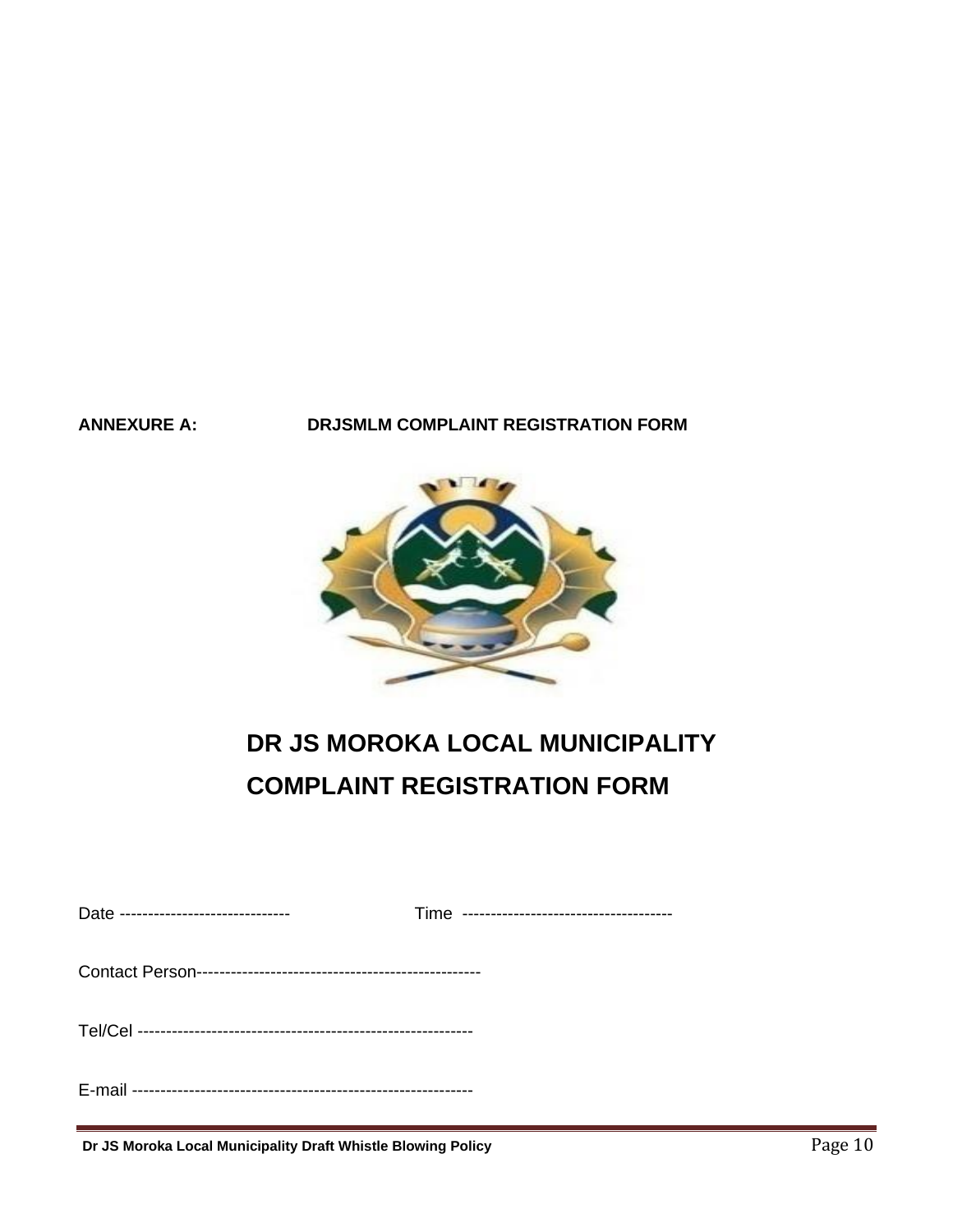| Additional questions: |
|-----------------------|
|                       |